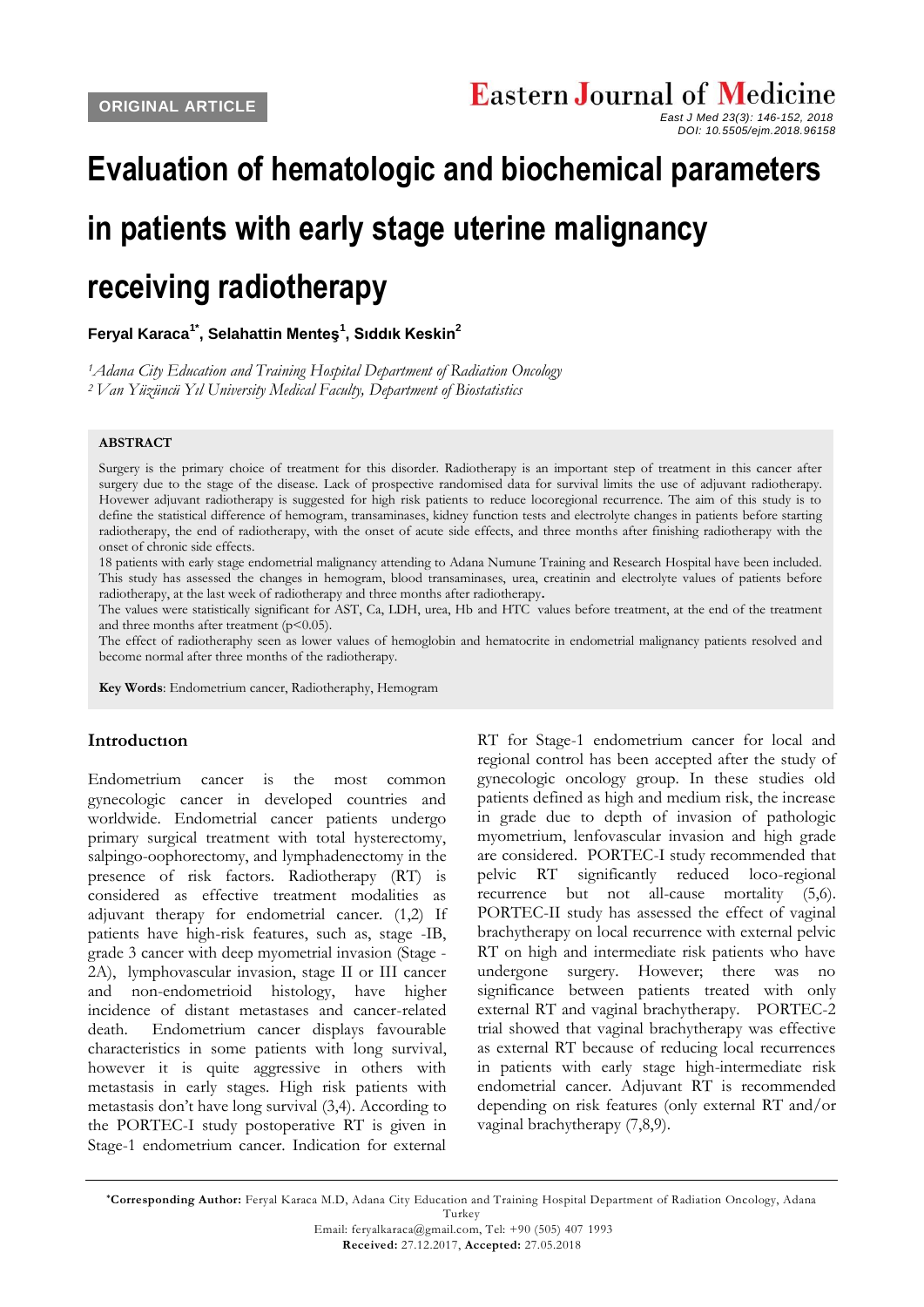Uterus sarcomas are seen less frequently than endometrial carcinomas. Uterus sarcomas resemble endometrium stroma with regard to histologic specialities. Uterus sarcomas constitute about 20% of endometrium cancers (10,11). Surgery is the primary choice of treatment for endometrium sarcomas and endometrioid type cancers of endometrium. Salpingooophorectomy and lymphadenectomy according to presence of risk factors are performed (12). Surgically removed material has great importance as it can guide with the stage of the disorder, prognosis, and whether additional treatment is needed and whether pathologic risk factors exist. Lack of data for prospective randomised survival limits the use of adjuvan RT. Adjuvant RT is suggested for high risk patients to reduce locoregional recurrence. Adjuvant RT does not effect the survival despite it manages

local control. (13). RT is suggested if there are pathological lymph node invasion, if the tumor has high grade and if a defined residue mass exists. After patients are surgically stage, the role of adjuvant RT is an important step in the treatment of the disease. Therefore complications may develop or these complications may come up in the chronic period (14,15). The aim of this study is to define the statistical difference of hemogram, transaminases, kidney function tests and electrolyte changes in patients undergoing external radiotherapy by controlling at the beginning and at the third month of the treatment which corresponds to start of acute and chronic side effects of radiotherapy to check if these changes were associated to the start of acute and chronic side effects of radiotherapy.

**Table 1.** General descriptive data of the patients

|                                                             | Mean $\pm$ SS                                           |
|-------------------------------------------------------------|---------------------------------------------------------|
| Age (year)                                                  | 53.560 $\pm$ 9.605                                      |
| $Height + (cm)$                                             | $162.940 \pm 4.621$                                     |
| Weigh $+(kg)$                                               | $85.110 \pm 9.003$                                      |
|                                                             | $N$ (%)                                                 |
| Surgery type                                                |                                                         |
| TAH+BSO                                                     | 12 (66.6)                                               |
| TAH+BSO+LND                                                 | 6(33.4)                                                 |
| Pathology                                                   |                                                         |
| Adenocarsinom                                               | 17(94.5)                                                |
| Leiomyosarcoma                                              | 1(5.5)                                                  |
| Grade                                                       |                                                         |
| $\mathbf{1}$                                                | 4(22.2)                                                 |
| $\overline{2}$                                              | 9(27.7)                                                 |
| $\mathfrak{Z}$                                              | 5(50.1)                                                 |
| Stage                                                       |                                                         |
| 1B                                                          | 10(55.5)                                                |
| 2A                                                          | 8(44.5)                                                 |
| $\sim$<br>$\mathbf{r}$ . The set of the set of $\mathbf{r}$ | $1.5 - 1.5 - 1.5 - 1.5 - 1.5$<br>$\sim$<br>$\mathbf{1}$ |

## **Material and Method**

18 patients with early stage endometrium cancer attending to Adana Numune Training and Research Hospital have been included in this study. The institutional ethic committee approved this study. Patients which were excluded, had hematologic, hepatic or renal diseases. Women with stage IB and 2A endometrial cancer who underwent hysterectomy were examined for postoperative RT. The patients demoghraphic data regarding age, height, weight, type

of surgery, tumor histopathological type, stage, grade, radiotheraphy dosage were retrieved from medical records. And also, the laboratory parameters including hemoglobin

(HB), hematocrite (HTC), blood biochemistry tests like aminotransferases, urea, creatinin, LDH, calcium levels were obtained from medical data cards and included in the statistical analysis. The radiotheraphy was divided into three categories as before radiotherapy (RT0), the end of radiotherapy (RT1), three months after finishing radiotherapy (RT2). The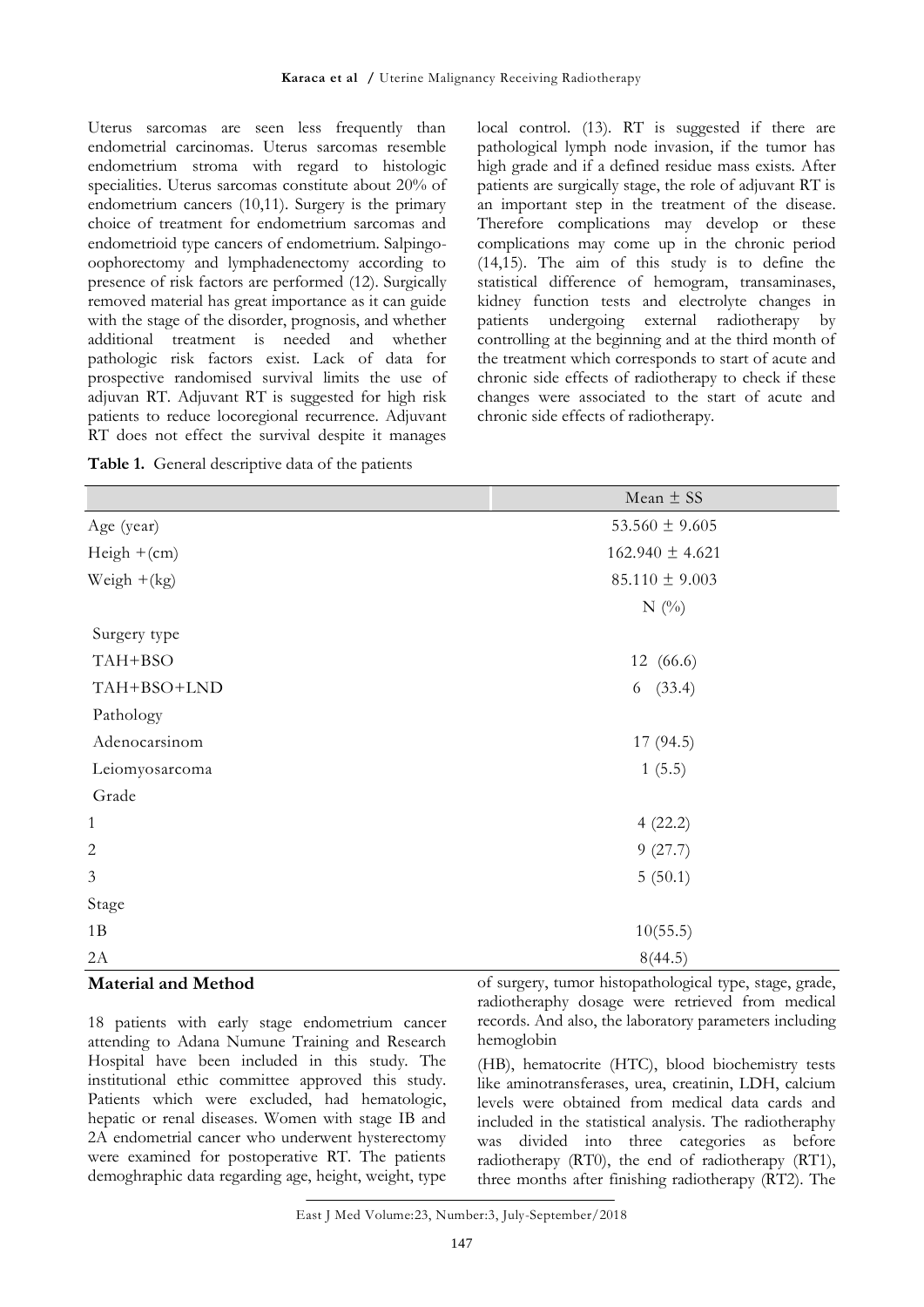hematologic and laboratory findings were compared in these three different period of radiotherapy treatment

**Statistical Analysis:** Descriptive statistics for studied variables (characteristics) were presented as mean, standard deviation, minimum and maximum values. Paired t test was used to compare periods (Before treatment, After treatment and 3rd month). For determination of linear relationships among the variables, Pearson correlation analysis was carried out. Statistical significance levels were considered as 5%. The SPSS (ver. 13) statistical program was used for all statistical computations

## **Results**

General descriptive data of the patients are given in Table 1. Mean age of the patients was  $53.56 \pm 9.605$ years, mean weight was  $85.11 \pm 9.003$  kg and mean height was 162.940  $\pm$ 4.621 cm. Twelve patiens who have undergone total abdominal hysterectomy with bilateral salpigo ooferectomy and six patients who have undergone TAH+BSO with lymph node dissection were included. Seventeen patients had primary endometrium adenocarcinoma and one had endometrium leiomyosarcoma. According to pathologic stage, 10 patients (55.5%) were classified as Stage 1B and 8 patients a Stage 2A. The staging is done according to Federation of Gynecology and Obstetrics (FIGO) 2009 Surgical Staging System for Endometrial Carcinoma. (12)

Pathologically 4 patients (22.2%) were classified as grade 1, 9 patients  $(50\%)$  as grade 2 and 5  $(27.7\%)$  as grade 3 (Table 1). All of the patients included in this study had recieved external RT for early stage endometrium cancer. They were given external curative RT and not brachytherapy and chemotherapy. Patients recieved 45-50.4 Gy lntensity Modulated RT (IMRT) planing RT as pelvic external curative dose (Table 2).

**Table 2.** Patients Radiotherapy dose

| RT Dose            | $N(\%)$  |
|--------------------|----------|
| $45 \,\mathrm{Gy}$ | 12(66.6) |
| 50.4 Gy            | 6(33.4)  |

Four patients (22,2%) developed grade 1 diarrhea at the last week of radiotherapy, no other gastrointestinal complication was seen. Patients were aged between 38-72 years and were checked for hemogram, AST, ALT, LDH, Urea, Creatinin, Ca, CL to see if any changes for these values that correspond to before radiotherapy (RT0), the end of radiotherapy (RT1), three months after finishing radiotherapy (RT2) occured.

11 patients (66,1%) were classified as medium anemia with hemoglobin (Hb) values 10-11.9 g/dL and 5 patients (22,8%) as severe anemia with Hb values 8.0- 9.9 g/dL. One patient had blood transfusion before RT who had RT0 Hb level of 8.7 gr/dL. Patients with Hb values  $10,801 \pm 1,795$  at RT0 dropped down to 9,917<sup>±</sup> 1,083 at RT1. During the treatment patients were given care not to have their Hb values below 10g/dL. Five patients underwent blood transfusion as their Hb levels fell below 10g/dl at the last week of RT. Other patients displayed no signs of haematologic complications. AST, ALT, Ca, Creatinin, LDH, Urea RT1 showed a trend toward decreasing; AST, ALT, Creatinin, Urea RT2 toward increasing. Basophil count tend to increase in RT1 and to decrease in RT2. Results of analysis to define association between RT0-RT1 and RT2 are given in table 4.

RT0-RT2 differences for AST value was statistically significant p=0.004. RT1-RT2 differences for AST value was statistically significant p=0.002. RT0-RT2 and RT1-RT2 differences LDH value were statistically significant p=0.001. RT0-RT2 and RT1- RT2 differences for Urea value were statistically significant p<0.05. RT0-RT2 and RT1-RT2 differences for Hb and hemotocrit (HTC) were statistically significant ( $p$  < 0.01).

There was negative corelation between Htc and urea (r= -0,469) at RT0 and a negative corelation between Hb and basophil and  $(r=0,47)$  at RT1. On the other hand there was a positive corelation between age and HTC at RT2 (49,2)%.

## **Discussion**

Primary choice of treatment for endometrium cancer is surgery. Adenocarsinom is the most common seen pathology (table1). External curative RT is given in early stage endomtrium cancer according to pathologic risk factors (table 2). RT has acute and chronic effects. Acute side effects occur in cells which undergo rapid mitosis (gastrointestinal system, bone marrow, skin, oropharengeal and eusophagus mucosa). The severity of the side effects due to RT is associated with the technique of radiotherapy, total dose of RT, fraxination specialities and the width of the treatment site (16). Newman et al. have reported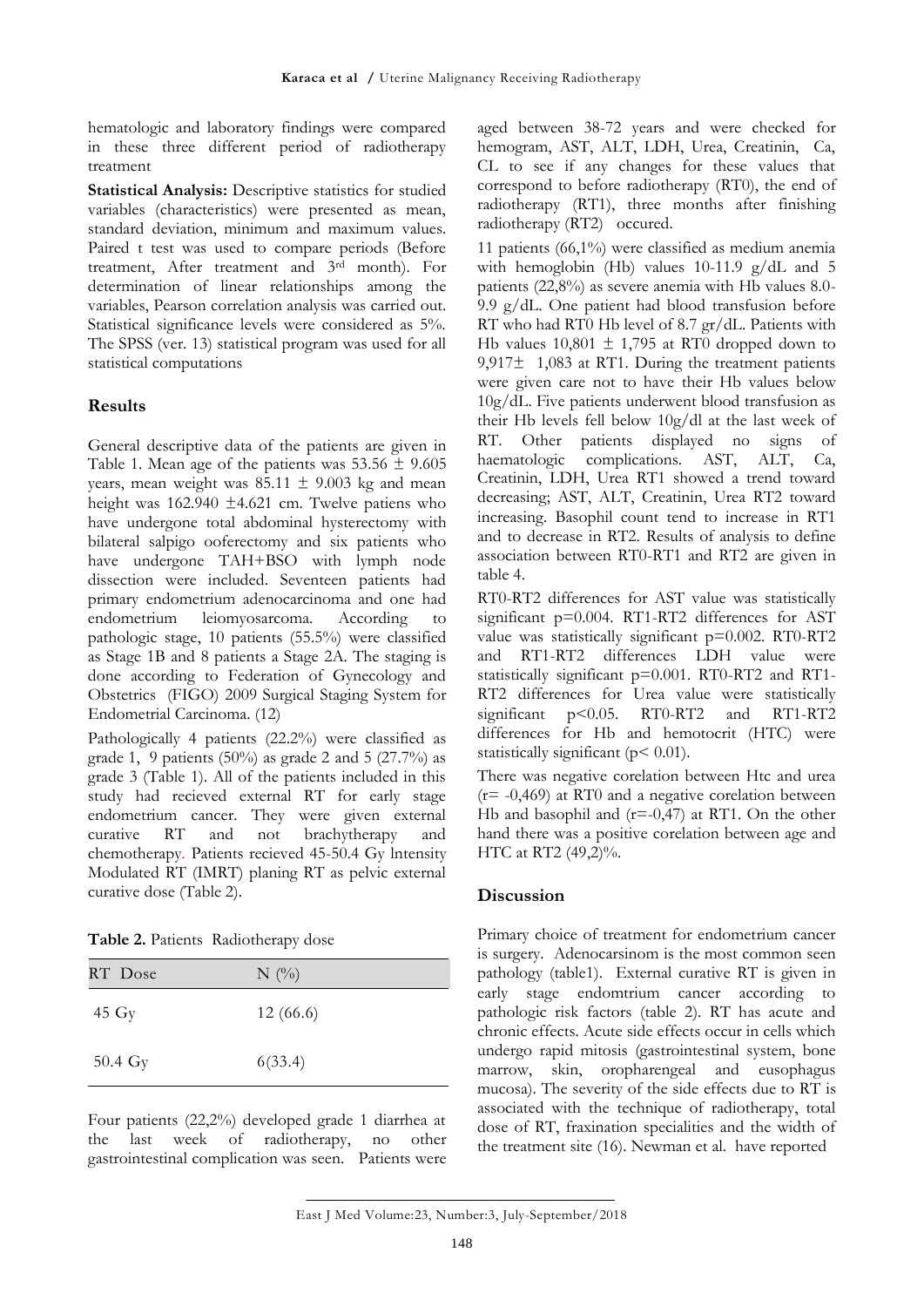| $n = 18$       | Before radiotherapy | (RT0) |       | Last week of radiotherapy (RT1) |      |       | Three months after<br>radiotherapy (RT2) |      |      |
|----------------|---------------------|-------|-------|---------------------------------|------|-------|------------------------------------------|------|------|
|                | Mean $\pm$ SS       | Min.  | Max.  | Mean $\pm$ SS                   | Min. | Max.  | Mean $\pm$ SS                            | Min. | Max. |
| <b>AST</b>     | $21,060 \pm 8,537$  | 11    | 32    | $18,923 \pm 10,233$             | 2    | 38    | $28,063 \pm 5,975$                       | 15   | 36   |
| <b>ALT</b>     | 22,830 ±12,766      | 8     | 49    | $21,941 \pm 11,196$             | 8    | 46    | $29,061 \pm 6,557$                       | 15   | 35   |
| Ca             | $8,988 \pm 0,629$   | 7,90  | 10,00 | $8,961 \pm 0,876$               | 7,20 | 10,10 | $8,462 \pm 0,614$                        | 7    | 9    |
| C <sub>1</sub> | $104,061 \pm 5,662$ | 95    | 115   | $104,616\pm6,185$               | 96   | 121   | $102,001 \pm 7,162$                      | 93   | 115  |
| Creatinin      | $1,981 \pm 4,610$   | ,53   | 20,30 | $0,999 \pm 0,867$               | 0,1  | 2,9   | $1,029 \pm 0,881$                        | 0,1  | 2,9  |
| <b>LDH</b>     | 212,892 ±59,457     | 146   | 417   | $196,891 \pm 33,228$            | 148  | 268   | 123,224 ±43,729                          | 67   | 200  |
| Urea           | $6,238 \pm 1,602$   | 3,62  | 9,66  | $3,941 \pm 1,436$               | 2,34 | 6,50  | $6,127 \pm 1,945$                        | 2,00 | 9,66 |
| H B            | $10,801 \pm 1,795$  | 8,7   | 14,6  | $9,917 \pm 1,083$               | 8,0  | 11,8  | $12,483 \pm 0,747$                       | 12   | 15   |
| <b>HTC</b>     | $33,223 \pm 4,826$  | 25    | 43    | $32,867 \pm 3,961$              | 27,2 | 41,2  | $45,242 \pm 6,091$                       | 38   | 43   |
| <b>BASO</b>    | $0,026 \pm 0,015$   | 0,01  | 0,06  | $0,041 \pm 0,048$               | 0,01 | ,20   | $0,035 \pm 0,028$                        | 0,01 | ,10  |

**Table 3.** General defining statistics for RT0, RT1 and RT2

**Table 4.** Defining statistics of the differences and comparison results

|                | $RT0-RT1$           |      | RT <sub>0</sub> -RT <sub>2</sub> |      | $RT1 - RT2$         |      |  |
|----------------|---------------------|------|----------------------------------|------|---------------------|------|--|
|                | Mean $\pm$ SS       | n    | Mean $\pm$ SS                    | D    | Mean $\pm$ SS       | p    |  |
| AST            | $2,139 \pm 7,000$   | ,212 | $-7,000 \pm 8,838$               | ,004 | $-9,139 \pm 10,610$ | ,002 |  |
| ALT            | $0,889 \pm 6,286$   | ,556 | $-6,222 \pm 16,330$              | ,124 | $-7,111 \pm 15,370$ | ,066 |  |
| Ca             | $0,029 \pm 1,270$   | ,925 | $0,500 \pm 0,777$                | ,017 | $0,449 \pm 0,634$   | ,034 |  |
| C <sub>1</sub> | $-0,556 \pm 6,776$  | ,732 | $2,056 \pm 6,769$                | ,215 | $2,611 \pm 7,531$   | ,160 |  |
| Creatinin      | $0,981 \pm 4,194$   | ,335 | $1,027 \pm 4,318$                | ,341 | $0,024 \pm 0,075$   | ,216 |  |
| <b>LDH</b>     | $16,000 \pm 56,353$ | ,245 | $89,667 \pm 71,322$              | ,001 | $73,667 \pm 38,413$ | ,001 |  |
| Urea           | $3,032 \pm 7,477$   | ,114 | $7,097 \pm 7,809$                | ,002 | $4,150 \pm 6,417$   | ,014 |  |
| Hb             | $0,883 \pm 2,070$   | ,088 | $-1,678 \pm 1,649$               | ,001 | $-2,561 \pm 1,672$  | ,001 |  |
| <b>HTC</b>     | $0,357 \pm 3,707$   | ,687 | $-12,020 \pm 8,104$              | ,001 | $-12,378 \pm 8,115$ | ,001 |  |
| <b>BASO</b>    | $-0,015 \pm 0,050$  | ,222 | $-0,009 \pm 0,001$               | ,491 | $0,006 \pm 0,043$   | ,594 |  |

**Table 5.** Coefficients of corelation between Hb-Htc and other parameters

|                             |                | Age     | Heigh    | Weigh AST CA ALT |        |         |                 | $\overline{C}$ $C1$ | <b>CREA</b> | LDH     | <b>URE</b> | <b>BASO</b> |
|-----------------------------|----------------|---------|----------|------------------|--------|---------|-----------------|---------------------|-------------|---------|------------|-------------|
| R <sub>T</sub> <sub>0</sub> | Нb             | ,279    | $-0.007$ | $-111$           | $-390$ | ,285    | ,057            | ,019                | $-342$      | .183    | $-428$     | ,425        |
|                             | <b>HTC</b>     | ,220    | $-163$   | $-138$           | $-444$ | ,340    | ,039            | $-139$              | $-378$      | .143    | $-0.469*$  | ,363        |
| RT1                         | Hb.            | ,364    | ,132     | ,132             | ,437   | ,208    | $-3,406$        | ,014                | $-0.006$    | $-413$  | $-413$     | $-470*$     |
|                             | HTC            | ,379    | $-.006$  | $-0.006$         | ,017   | ,175    | $-230$          | $-140$              | $-208$      | $-.085$ | $-.085$    | $-260$      |
| RT2                         | H <sub>b</sub> | ,032    | $-125$   | $-0.098$         | $-373$ | $-.274$ | ,204            | $-0.093$            | $-269$      | ,087    | $-.261$    | ,336        |
|                             | <b>HTC</b>     | $.492*$ | ,378     | $-391$           | $-134$ |         | $-0.54 - 0.218$ | ,249                | $-480$      | $-142$  | $-.070$    | ,194        |

\*:  $p < 0.05$ 

relieved with symptomatic treatment six months after the end of RT in women. These side effects respond rapidly to semptomatic treatment and vanish in six weeks (17). Anemia is variable in 30-40% of cancer patients due to the primary site. Gynaecologic malignancies are frequently seen among cancer patients. Degree of anemia varies by the type of the gynaecologic tumor, the stage of the disease and treatment modalities. Prevelance of anemia is high in endometrial cancer (%72.2). Anemia in cancer

patients has multiple reasons. Barrett-Lee et al. have reported that it is prognostically important in cancer patients that tumor cell causes hypoxia. Anemia causes microvascularization around the tumor cell and hypoxia therefore increases tumorogenesis (18). Vaupel P et al. have reported that the proliferation of cancer cells in a hypoxic mileu is a reason for radioresistance. The hypoxic mileu has prognostic importance for survival. (19) Non anemic cancer patients give good response to adjuvan RT and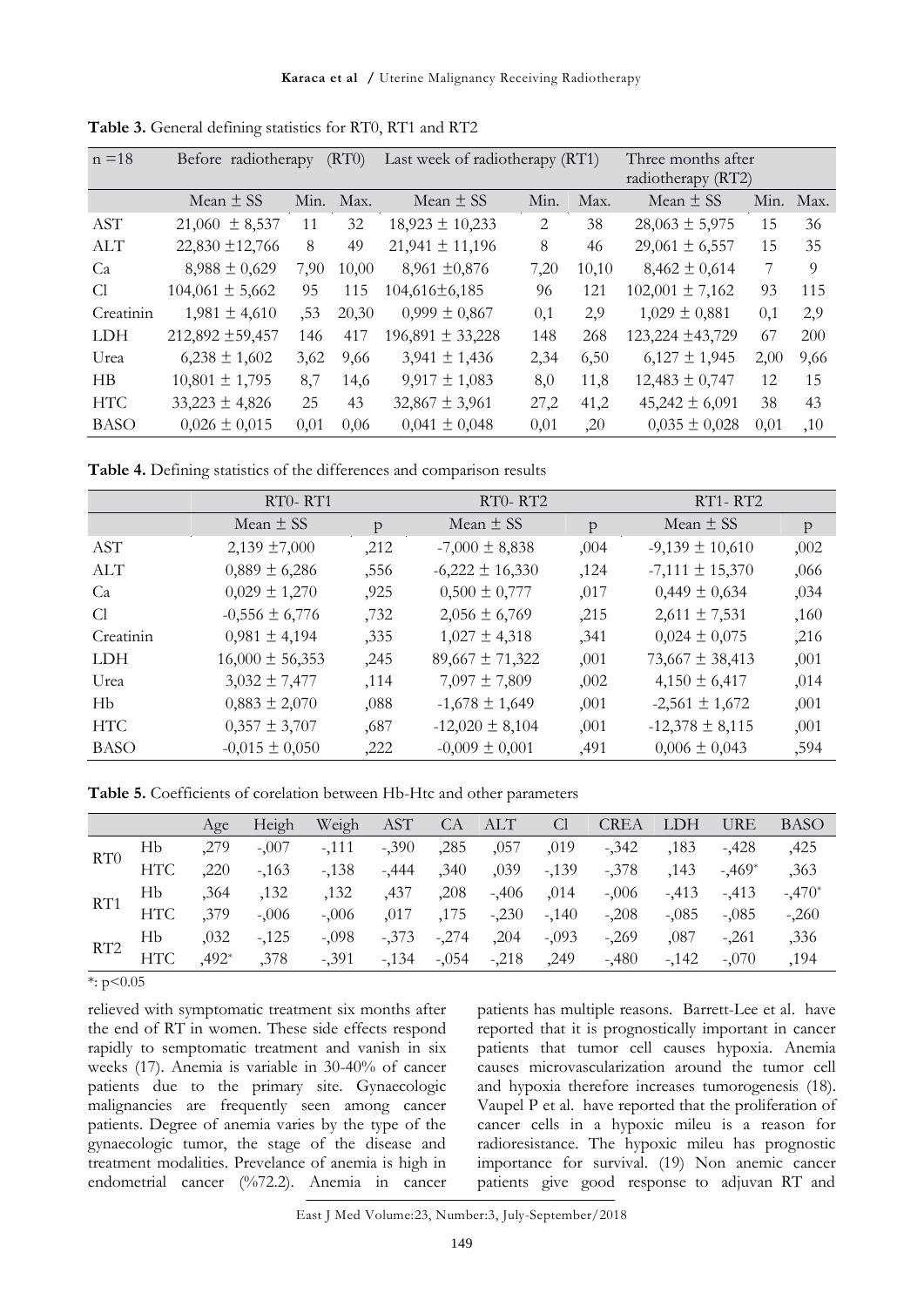**Fig. 1.** Changes in AST and Urea at RT0, RT1 and RT2



At RT1; AST and Urea values decrease, at RT2 AST ve Urea values increase

chemotherapy as a result of sufficient oxygenation. Non anemic patients respond better to treatment than anemic patients. The abscence of hypoxic milieu caused by tumorogenesis and sufficent oxygenation is important for response to treatment. RT response decreases for gynecologic tumors in patients with anemia therefore Hb levels must be monitorized to be over 10 gr /dl during treatment. In order the provide maximum RT effect patients with endometrium cancer must not have hypoxic mileu. Therefore Hb levels of these patients must be monitorized and closely followed (20). In our study patients who had Hb levels below 10gr /dl were given blood transfusion before RT.

Changes in hemogram, blood transaminases, urea, creatinin and electrolytes of patients at RT0 is given in table 3. Changes in AST, LDH, urea, Hb, HTC were statistically significant for RT0-RT1  $p<0.05$ . Changes in AST, LDH, urea, Ca, Hb, HTC were statistically significant for RT1-RT2  $p<0.05$  (table 4). Changes in basal values of AST, Urea (Figure 1). ALT, Ca, CL, creatinin, LDH, RT0 was significant for RT1 and RT2 but nevertheless meaningless clinically.

Hb and Htc values of patients receiving RT may decrease due to supression of blood marrow (14). In our study Hb and Htc values of patients was below RT0 measurements and were statistically significant p=0.01. The values which showed a decline trend in RT 1 show increase in RT2 with statistical significance.  $p=0.01$  (tablo 4, Figure 2). In this study the Hb levels of patients which drop down at RT1 reach back to  $12,483 \pm 0,747$  (normal level) at RT2. The change in HTC value was similar. HTC was 33,223  $\pm$  4,826 at RT0, 32,867  $\pm$  3,961 at RT1 and 45,242  $\pm$  6,091at RT2. In this study the Hb levels of patients which drop down at RT1 reach back

**Fig. 2.** Changes in Hb and HTC at RT0, RT1 and RT2



At RT1; Hb and HTC values decrease, at RT2 Hb ve HTC values increase

to normal at RT2 (Figure 2). Anemia may develop in patients due to pelvic RT. However; these acute side effects resolve after RT. (21) Five patients went under blood transfusion as their Hb levels fell below 10g/dl at the last week of RT. Patients with medium anemia were not given symptomatic treatment. (22) F.A. Eggink et al. have classified endometrium cancer patients into two groups as low-medium risk and high risk. When adjuvant treatment was given in lowmedium risk group complication rate was 85% and 61% for high risk group (23). In our study al the patients were low risk stage 1A and stage 2A patients. No complication to stop RT was seen. Agata Jodda et al. have compared different RT planning strategies of cervical and endometrial cancer. 50 patients have received RT in that study. Their major aim was to compare different bone marrow doses. The group that was given external RT with IMRT treatment plan required lesser bone marrow dose compared to the group that recieved RT as three dimensional conformal. (24) Our cases reieved IMRT treatment plan and no seriours fall in Hb and Htc levels at RT1 is seen. Vuthinun Achariyapota et al. have found an increase in anemia in patients with gynecologic cancer recieving adjuvan treatment. Anemia causes fatique symptoms (25). Cella et al. have shown that anemia decreased the quality of life in cancer patients as Demetri et al. (26,27) Dische et al. have found that adverse reactions due to anemia were common in patients recieving RT (28). Karsten et al. have shown that local control and survi decreased in patients who underwent RT and displayed decrease in Hb levels (29). Presence of positive correlation at RT2 between Hb and age was thought to be a reason of paliative support that was give to these patients (table 5). In our present study we have assessed the hemogram, transaminases, kidney function tests and electrolytes of patients at RT0, RT1 and RT2 and saw that Hb and Htc levels decreased in RT2 measurements. The group of patients was small but homogenous in terms of being early stage and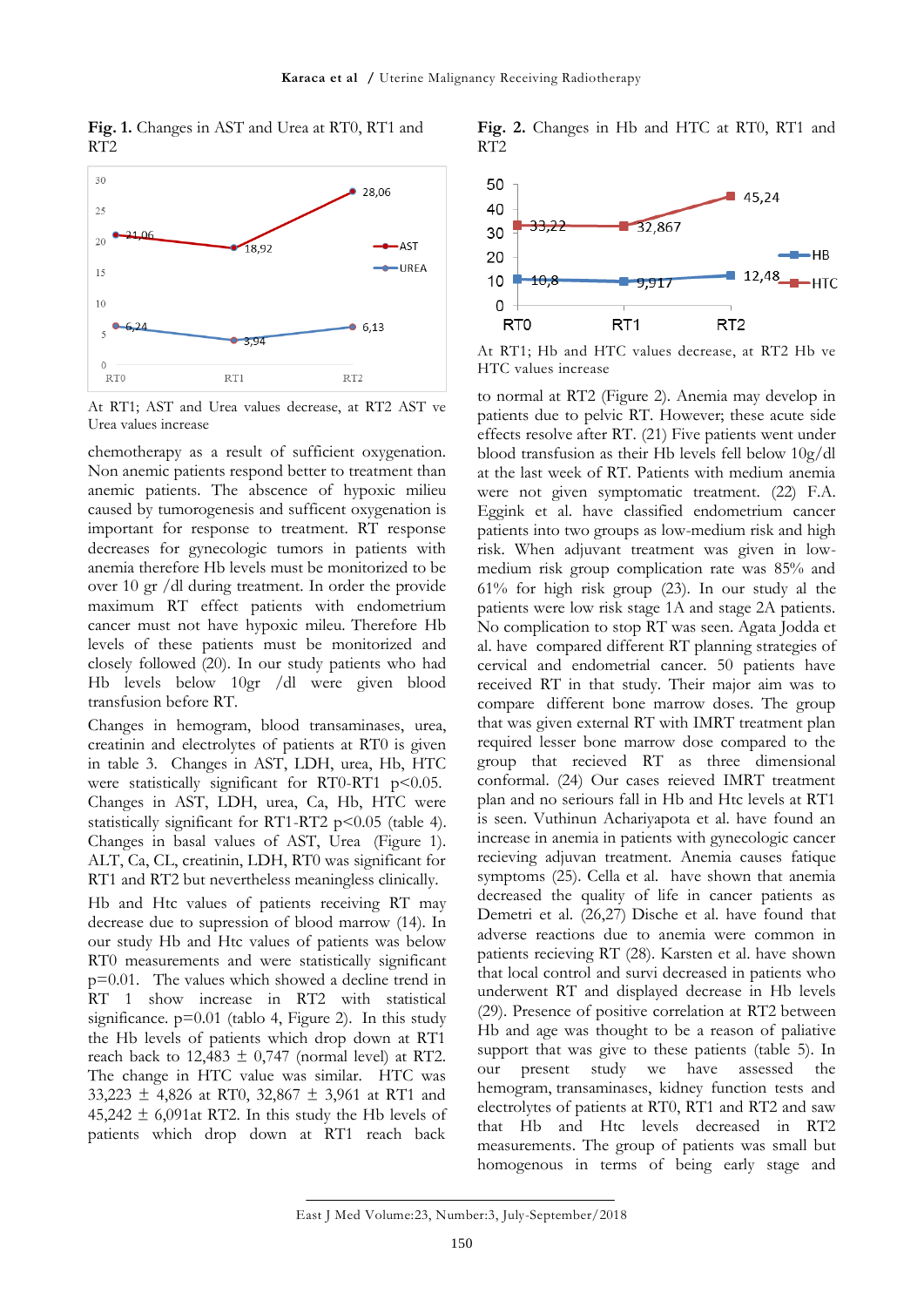recieving external RT only, but the cases were not given chemothrapy or brachi therapy.

Anemia is frequently seen in cancer biology. It is also frequently seen in endometrium cancer of gynaecologic tumors. Hb and HTC values of patients recieving pelvic radiotherapy must be followed. In this study it was seen that the values which drop below normal levels reach back to normal after three months from cessation of radiotherapy. This study showed that basal values of Hb and Htc at RT0 declined in RT1 in patients recieving external pelvic radiotherapy. These values surpassed RT0 basal values at RT2. We believe our actual study has underlined the importance of monitorization of Hb and Htc levels in patients recieving pelvic RT.

#### **References**

- 1. R.L. Siegel, K.D. Miller, A. Jemal, Cancer statistics, 2015, CA Cancer J. Clin 2015; 65: 5-29.
- 2. L.A. Torre, F. Bray, R.L. Siegel, J. Ferlay, J. Lortet-tieulent, A. Jemal, Global cancer statistics, 2012, CA Cancer J. Clin 2015; 65: 87-108.
- 3. Ferlay J, Steliarova-Foucher E, Lortet-Tieulent J, et al. Cancer incidence and mortality patterns in Europe: estimates for 40 countries in 2012. Eur J Cancer 2013; 49: 1374-1403.
- W.T. Creasman, F. Odicino, P.Maisonneuve, M.A. Quinn, U. Beller, J.L. Benedet, A.P.M. Heintz, H.Y.S. Ngan, S. Pecorelli, Carcinoma of the corpus uteri. FIGO 26th Annual Report on the Results of Treatment in Gynecological Cancer, Int. J. Gynaecol. Obstet. 95 (Suppl. 1) 2006; 105-143.
- 5. Creutzberg CL, van Putten WL, Koper PC, et al. Surgery and postoperative radiotherapy versus surgery alone for patients with stage-1 endometrial carcinoma: multicentre randomised trial. PORTEC Study Group. Post Operative Radiation Therapy in Endometrial Carcinoma. Lancet 2000; 355: 1404-1411.
- 6. Keys HM, Roberts JA, Brunetto VL, et al. A phase III trial of surgery with or without adjunctive external pelvic radiation therapy in intermediate risk endometrial adenocarcinoma: a Gynecologic Oncology Group study. Gynecol Oncol 2004; 92: 744-751.
- 7. Nout RA, Smit VT, Putter H, et al. Vaginal brachytherapy versus pelvic external beam radiotherapy for patients with endometrial cancer of high-intermediate risk (PORTEC-2): an openlabel, non-inferiority, randomised trial. Lancet 2010; 375: 816-823.
- Sorbe B, Horvath G, Andersson H, Boman K, Lundgren C, Pettersson B. External pelvic and vaginal irradiation versus vaginal irradiation alone as postoperative therapy in medium-risk

endometrial carcinoma–a prospective randomized study. Int J Radiat Oncol Biol Phys 2012; 82: 1249-1255.

- 9. Aalders J, Abeler V, Kolstad P, Onsrud M. Postoperative external irradiation and prognostic parameters in stage I endometrial carcinoma: clinical and histopathologic study of 540 patients. Obstet Gynecol 1980; 56: 419-427.
- 10. V.M. Abeler, O. Røyne, S. Thoresen, H.E. Danielsen, J.M. Nesland, G.B. Kristensen, Uterine sarcomas in Norway. A histopathological and prognostic survey of a total population from 1970 to 2000 including 419 patients, Histopathology 2009; 355-364.
- 11. F.A. Tavassoli, P. Devilee (Eds.), World Health Organization classification of tumours. Pathology and Genetics of Tumours of the Breast and Female Genital Organs, IARC Press, Lyon 2003.
- 12. Uterine neoplasms. NCCN Clinical Practice Guidelines in Oncology. Available at: uterine. pdf (accessed on 12/18/2016).
- 13. Wright JD, Barrena Medel NI, Sehouli J, Fujiwara K, Herzog TJ. Contemporary management of endometrial cancer. Lancet 2012; 379: 1352-1360.
- 14. Edward C. Halperin, Carlos A. Perez, Luther W. Brady. Principles and Practice of Radiation Oncology 5. basım. Lippincott Williams & Wilkins, a Wolters Kluwer business 530 Walnut Street Philadelphia, PA 19106 USA 2008.
- 15. Klopp A, Smith BD, Alektiar K, et al. The role of postoperative radiation therapy for endometrial cancer: executive summary of an AmericanSociety for Radiation Oncology evidence-based guideline. Pract Radiat Oncol 2014; 4: 137-144.
- 16. Bloomer WD, Hellman S. Normal tissue responses to radiation therapy. N Engl J Med 1975; 293: 80-83.
- 17. Newman A, Katsaris J, Blendis LM, et al. Small intestinal injury in women who have had pelvic radiotherapy. Lancet 1973; 2: 1471-1473.
- 18. Barrett-Lee P, Bokemeyer C, Gascón P, et al Management of cancer-related anemia in patients with breast or gynecologic cancer: new insights based on results from theEuropean Cancer Anemia Survey. Oncologist 2005; 10: 743-757.
- 19. Vaupel P, Thews O, Hoeckel M. Treatment resistance of solid tumors: role of hypoxia and anemia. Med Oncol 2001; 18: 243-259.
- 20. William H. McBride, H. Rodney Withers. Cancer Biology. Ed: Carlos A.Perez, Luther W.Brady, Edward C.Halperin, Rupert K.Schmidt-Ullrich. Principles and practice of radiation Oncology. 4th Edition, pp. 96-136, USA 2004.
- 21. Leonard L. Gunderson, Joel E. Tepper. clınıcal radıatıon oncology. Fourth edıtıon. 1600 John F. Kennedy Blvd. Ste 1800 Philadelphia, PA 19103- 2899.

East J Med Volume:23, Number:3, July-September/2018